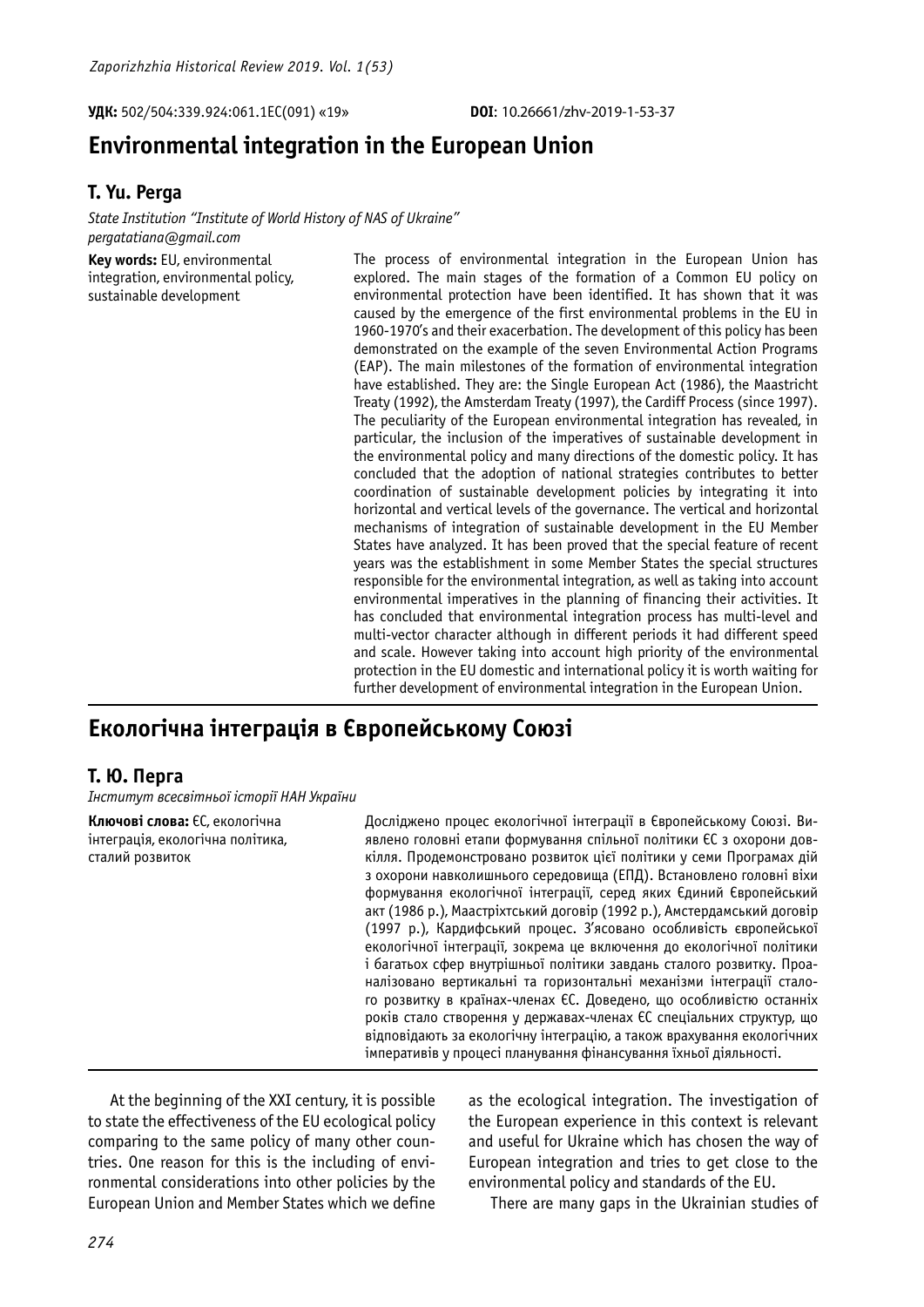the European environmental policy. At the moment, Ukrainian researchers have developed the following questions: analyses of issues of Common EU policies, different directions of the European integration processes (V. Voles, G. Voles, I. Hrytsiak, V. Kopiyka, V. Poselsky, T. Shynkarenko etc); European environmental protection policy and its legal basis (O. Bondar, M. Sansi, M. Mikievich, M. Petras, G. Ayres, L. Kohrsen, S. Bukowski, L. Mering, N. König-Vitkovska, J. Domenkin etc); issues of public administration in the field of environmental protection (K. Ananicheva, E. Alaev, I. Blechtsina, M. Brynchuk, O. Gavrilenko, S. Yelkina, N. Kobetsky, V. Komarnytskyy, B. Krischenko, O. Kolbasov, V. Kostytsky, L. Kozhushko, V. Kravtsiv, M. Myagchenko, Y. Oliynyk, K. Riabets, M. Khilko, T. Kutsenko, A. Nikiforov, N. Malysh, P. Fesyanov, S. Chistov etc.). The disadvantage of existing studies is the lack of analysis on the evolution of the European environmental policy in the context of integration processes. Meanwhile, on our opinion, environmental integration plays important role in the forming of the European common environmental policy, by develop it in "depth" and "breadth". Therefore, it is important to overcome this scientific gap, which is the aim of this article.

Compared to other politics, the EU common environmental policy is quite "young". It has passed through several stages. Neither Paris Treaty (1950) nor Rome Treaty (1957) directly granted the European Community power in the field of environmental protection. In the initial stages of the formation of the EU, the priorities were aspects of economic, political and military integration. During 1950-1960s EU activities only indirectly related to environmental protection which aimed to reach economic and social goals.

The formation of the Common environmental policy caused the emergence of the first environmental problems in the EU in the 1960-1970's and their further aggravation. It started with an ambitious program. After the first United Nations Conference on the Human Environment in Stockholm in 1972 and growing public and scientific concerns on the limits to growth, the European Commission has undertaken commitments implemented in the Environmental action plans (EAP). The first EAP was adopted in November 1973. It emphasized the need for a comprehensive assessment of the impacts of other policies, in an effort to avoid damaging activities [1]. The Second EAP (1977 - 1981) followed up the ideas of the first plan. Special attention received nature protection, particularly quality of water and air. These measures did not require significant political intervention; they were mostly solved by the adoption of

directives and regulations of national character. On our opinion, the influence of integration tendencies on the formation of the Common environmental policy was rather weak due to lack of shared vision of needed environmental protection activities [2].

The Third EAP (1982 - 1986) and partially the Fourth EAP (1987 - 1992) reflected a significant change in policy approach, being much more closely related to the completion of the Internal Market than their predecessors. In the Third EAP a key driver for programming and activities became linkage between the internal market and environmental policies. The question of harmonizing the environmental emissions standards was put on the agenda. The plan also emphasized the economic and social benefits from environmental policies. Objects of waste avoidance, efficient resource use and integrated environmental technologies were included in the Third EAP [3].

The Fourth EAP demonstrated a further change in the approach to environmental policy. The Single European Act (1986) marked a more prominent role for environmental protection in EU policy-making, introducing the idea that it should be considered in all new Community legislation. The shortcomings of the earlier approaches to the common environmental policy also were recognized. The Fourth EAP began to implement a new "sectoral approach", focusing on the analysis of the impact of strategic economic sectors on the environment. This was an initial commitment for the strategic reorientation of environmental policies in the EU, which gradually took place in 1989 – 1994 [4].

Further development of this approach can be seen in the Fifth EAP (1992 - 1999). Significant impact on this caused the United Nations Conference on Environment and Development of 1992. Thus, key elements of the plan included implementation the ideas of sustainable development; using of market – based instruments and "sectoral approach", limit of old end-of-pipe approaches; involvement of civil society and local communities in the environmental policy. Therefore, the Fifth EAP tried to reorient environmental protection policy towards «ecological structural change» [5, p.86-88].

Existed Ukrainian studies have not analyzed the problems of the environmental integration in the EU. However, official documents show that new approach of the Community did not find sufficient support amongst Member States in the 1990s. As states report "Environmental policy integration in Europe. Administrative culture and practices" soon after the Rio de Janeiro conference several Member States decided to promote the new agenda focuses on the decentralization of environmental policies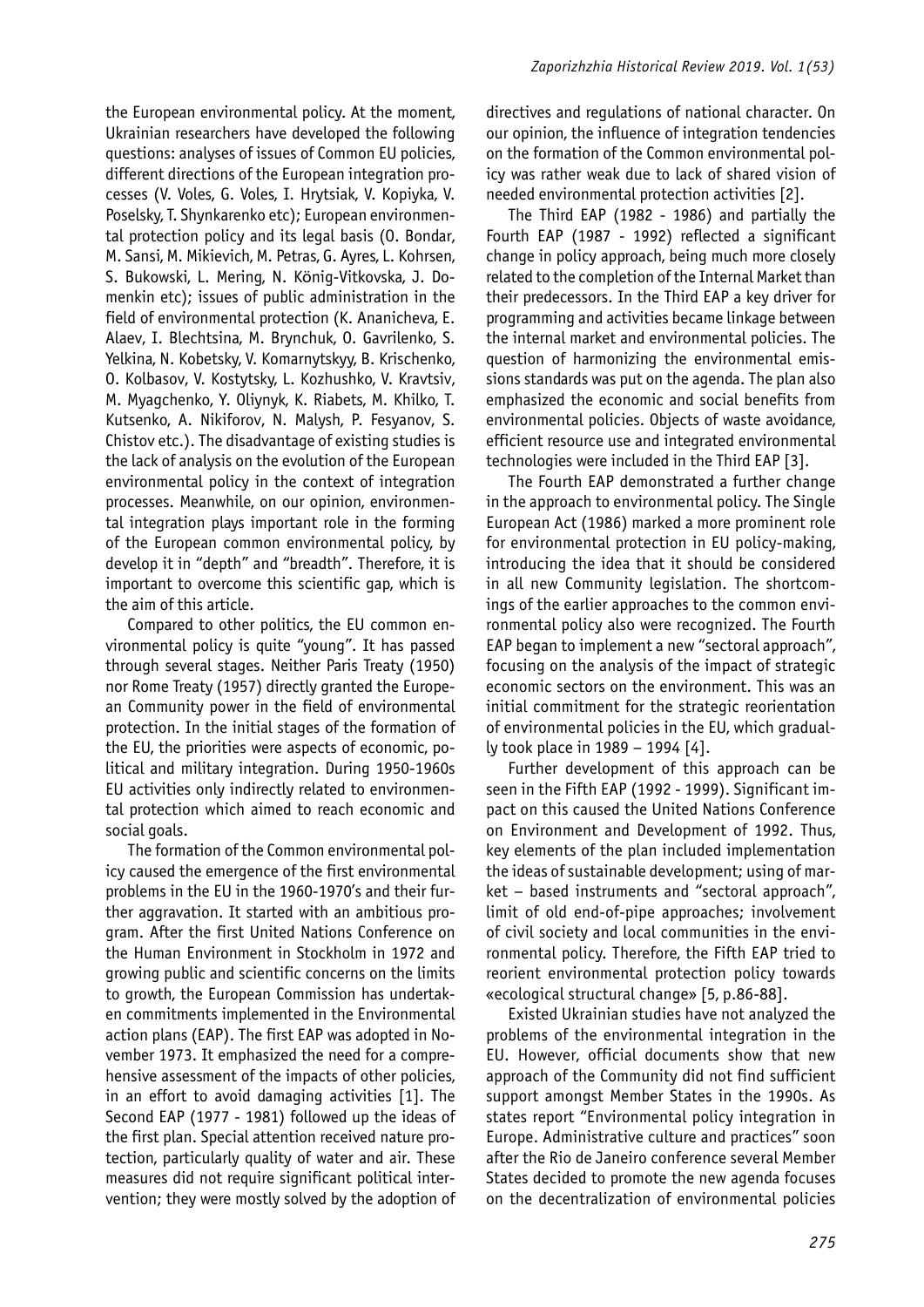which contradicted the ambitious ideas of the Fifth EAP and goals of the Common European environmental policy. It slowed down the achievement of programs goals. The authors of this report even used the term "roll-back of environmental policies" [6, p.11-12]. This can be explained by the different national economic interests of the EU member states and the complexity of their coordination even in a common market. Therefore, from one hand, in the late 1990s EU implemented the «sustainability approach» and related initiatives and, from the other hand, attempts of deregulation and diffusion of competencies existed. After environmental issues were strengthened as a Community target in the Amsterdam Treaty from 1997 (article 6 of which states that «environmental protection requirements must be integrated into the definition and implementation of the Community policies… in particular with a view to promoting sustainable development») [7, p.58], the Commission launched an initiative for environmental policy integration, called the Cardiff Process. It was directed to integrate environmental considerations into practice by putting article 6 of the EC Treaty into practice.

In result, environmental policy integration and sustainable development became key elements of a complex architecture of many strategic documents. The Commission shifted from its previous top-down approach and its instrumental focus of environmental policy integration towards a broader and less committed approach. The sectoral groups of the European Council had to identify the key problems of their sectors, to determine objectives and to formulate activities in order to meet them [6].

The overall political agenda of the 6th EAP (2002-2012) was driven by the development concerns of new Member States, a new wave of deregulation connected with the debate on European Governance and the increasing relevance of economic considerations. Generally this plan created a framework of general principles and objectives, which were implemented in the thematic strategies on such key issues, as resources, recycling, soils, pesticides, urban and marine environment, clean air [8]. Besides, the Commission has changed its role from an initiator of legislation to a manager of policy processes. EU environmental policy was substantially expanded by the Treaties of Maastricht (1992) and Amsterdam (1997), which made sustainable development one of the EU's central objectives. Sustainable development became also a key part of the Europe 2020 strategy, which underpins whole EU policy regarding the single market. The Lisbon Treaty (2007) reiterated the objective of sustainable development and in 2010, the EU renewed a number of environmental Directives to ensure they comply with the Lisbon Treaty.

The 7th EAP (2014-2020) which intends to give more long-term direction to the common European environmental policy by better implementation of legislation, better information using the improving the knowledge base, more and wiser investment for environment and climate policy includes also issue of full integration of environmental requirements and considerations into other policies [9].

A special feature of the ecological integration in the EU is also the inclusion of the sustainable development imperative in many areas of domestic policy as well as in the work of many structures. In addition, this example clearly demonstrates the essence of this process.

On the EU level, three strategies for sustainable development were adopted: in 2001, 2005, and 2010. The accession to the European Union in 2004 led to the synchronization of the policy of the post-socialist countries with the EU policy. In developing national policies, new EU members began to take into account the guidelines laid down in the European Union's strategies.

The analysis shows that the adoption of national strategies for sustainable development in the new EU Member States started yet during their associate membership. In particular, they were adopted: in Hungary - in 1999, in Poland - in 2000, in Slovakia - in 2001, in Latvia - in 2002, in Lithuania - in 2003, in the Czech Republic - in 2004 in Slovenia, and in Estonia in 2005, in Croatia - in 2009, in Bulgaria - in 2011.

All of them aimed at integrating the three components of sustainable development: economic, social and environmental, however some countries use a wider approach. For example, in Slovenia and Estonia, such strategy covered culture; in the Czech Republic - R & D, education, European and international issues and good governance; in Lithuania - territorial development and development of cooperation. After joining the EU, new Member States adopted updated strategies of the sustainable development: Lithuania - in 2009, Czech Republic - in 2010, Slovenia - in 2014. Some countries took the EU 2020 strategy as a model and adopted the similar documents (Hungary - «National Framework for Sustainable Development 2012-2020»; Romania - «Romania 2013-20-30»; Latvia - «Latvia 2030»; where integrated the goals of sustainable development [10].

It should be emphasized that the adoption of national strategies promotes better coordination of sustainable development policies through its integration at the horizontal and vertical levels, as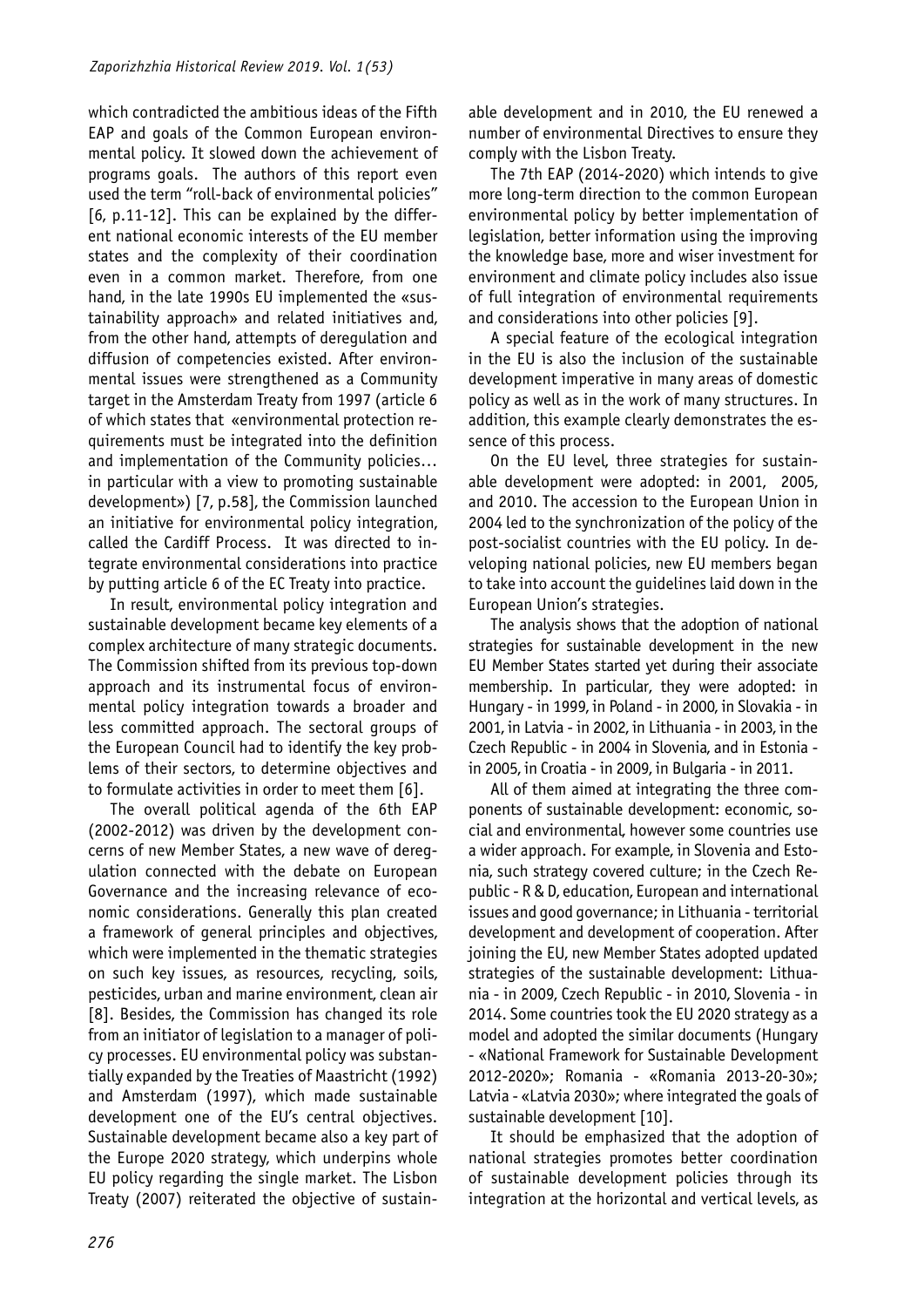well as the activities of various sectors of society (public, private and academic circles, civil society), which becomes an important provision for the success in this area.

Vertical integration means the implementation of sustainable development at different levels of government (regional, national and local). The following mechanisms are common for all levels in the European Union:

1. Consultations, which usually take different forms. In EU-15 are popular workshops (Finland), round tables and discussions (Austria), meetings (Germany), dialogues (Denmark). Hungary develops online activities; in Estonia, the Joint Commission of the Ministerial Offices plays the role of a forum for multilevel co-operation. This mechanism facilitates the development of recommendations for the national strategies or requests for the activities of EU Member States.

2. Some EU Member States (Finland, Germany, and Switzerland) started the implementation of formal and informal mechanisms for strengthening cooperation and coordination which promotes better interaction between different levels of government.

3. Some countries (Hungary and Lithuania) have started a process of raising awareness, sharing experiences and information, although this mechanism, according to the research of Y. Pizano, K. Lepashits and J. Berger, is the least effective [10].

The integration of sustainable development into EU policies is also evident in the institutionalization of some mechanisms. The most widespread is the formation of councils, commissions or other bodies in EU countries (Switzerland, Germany, Latvia and Finland). For example, a National Development Board (NDC) was established in Latvia. It coordinates strategic planning between national and subnational levels. The members of this council headed by the prime minister are sub-national governmental bodies and regional planning institutions.

In some EU Member States, the policy of vertical integration is formalized in legal acts. Croatia has adopted the Environmental Protection Act (CO 11/07), which provides the responsibility for the implementation of sustainable development goals on various political levels, including national government, counties, cities and other relevant stakeholders.

Horizontal integration reflects the cooperation in implementation of sustainable development policies between different ministries and administrative bodies at the national level. As a rule, European countries develop different forms of inter-ministerial and inter-agency coordination. In this context they establish different bodies: the interagency

group (Estonia), the commission (Belgium), the committee (Austrian Committee on Sustainable Development or the Committee of State Secretaries in Germany) the network (interagency network of the Secretariats in Finland).

Horizontal mechanisms can be divided into groups. The first is the interagency bodies of the highest, political level. Germany (the State Committee of Secretaries for Sustainable Development) should be mentioned as an example.

The second group of horizontal mechanisms consists of in the interagency bodies of the administrative level. Its participants are mainly representatives of national departments (ministries) under the leadership of the Ministry of Environmental Protection. Such kind of mechanisms were created: in Estonia the Commission on Sustainable Development (1996); in Romania - the National Center for Sustainable Development (1997); in Slovakia - the State Council on Sustainable Development (1999); in the Czech Republic - Government Council on Sustainable Development (2003); in Bulgaria - Interdepartmental Advisory Board on Sustainable Development (2006).

It is possible to identify a group of hybrid mechanisms which main feature is the participation (in the form of consultations) of the public, in particular, stakeholders such as NGOs, business and academia, civil society (Czech Republic, Hungary). So, in the Czech Republic, the Governmental Council for Sustainable Development is responsible for coordinating of the implementation of policies between central administrations on an interagency basis. Representatives of all ministries and stakeholders participate in various Council structures - committees and working groups [11].

Despite the various administrative styles and challenges that face environmental integration in Europe, environmental legislation, sustainable development strategies and planning provide a strong basis for development of this approach. During the process of the financing planning all state bodies in Member States have to take into account environmental issues. Netherlands demonstrates good example of budgetary planning processes to promote green and sustainable development goals. The mechanism of this is following. Each government department of the country within the preparing of financial statements for the coming year, have to explain how it will take into account the different dimensions of sustainable development. In Norway, all ministries must assess the expected environmental implications of their policy proposals and state these in their budgets after the consultations on these issues with the Ministry of the Environment. The state